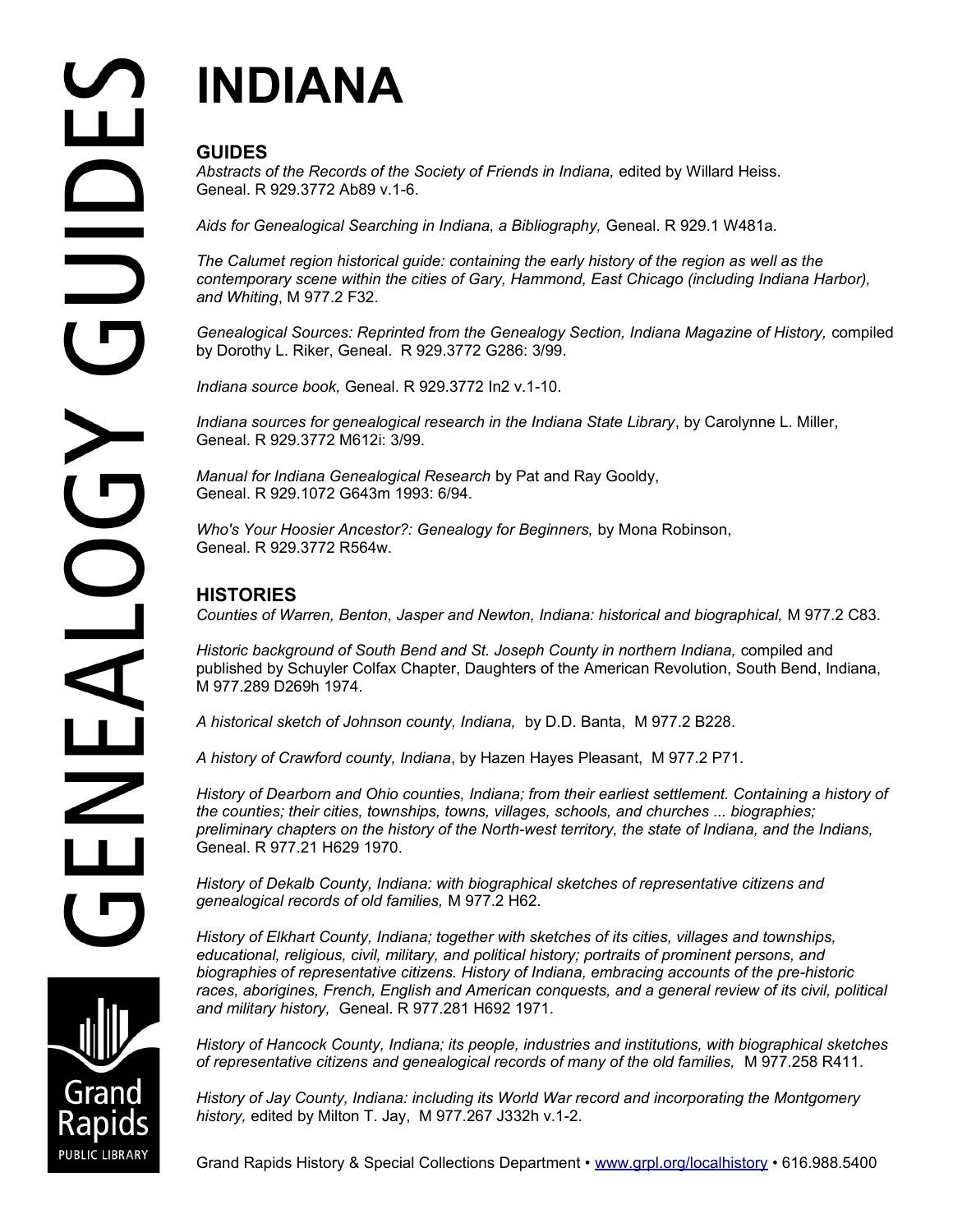*History of the Lake and Calumet region of Indiana: embracing the counties of Lake, Porter and Laporte: an historical account of its people and its progress from the earliest times to the present,* compiled under the editorial supervision of Thomas H. Cannon, Geneal. R 977.29 C164h v.1-2.

*History of Rush county, Indiana. From the earliest time to the present, with biographical sketches, notes, etc.,* by Brant & Fuller, M 977.261 H629 1966.

*A history of St. Joseph County, Indiana,* by Timothy Edward Howard, Geneal. R 977.289 H836h 1971.

*History of Wayne county, Indiana, from its first settlement to the present time : with numerous biographical and family sketches,* by Andrew W. Young, M 977.2 Y8.

*Indiana: one hundred and fifty years of American developmen*t, by Charles Roll, M 977.2 R64 v.1-4.

*LaPorte (LaPorte)* prepared by the Historical Records Survey, Division of Professional and Service Projects, Works Progress Administration, Geneal. R 352.0772 H629i no.46.

*Pioneer history of Indiana: including stories, incidents, and customs of the early settlers,* by William M. Cockrum, Geneal. R 977.2 C647p.

*Recollections of the early settlement of Carroll County, Indiana,* by Dr. James Hervey Stewart, M 977.2 St4.

*Standard Atlas of White County, Indiana, including a plat book... 1896: combined with 1920 Atlas of White County,*  sponsored by the White County Genealogy Society, M 912.77293 St24 1976.

*Valley of the upper Maumee River, with historical account of Allen County and the city of Fort Wayne, Indiana. The story of its progress from savagery to civilization,* M 977.2 V24 v.1-v.2.

#### **ATLASES & LAND RECORDS**

*An illustrated historical atlas of Henry Co., Indiana* compiled, drawn & published from personal examinations & surveys by Higgins Belden & Co., M 912.77264 H535i 1972.

*Atlas of De Kalb Co., Indiana: to which are added various general maps, history, statistics, illustrations,* by J.H. Beers & Co., M 912.77277 B392a 1974.

*Atlas of Decatur Co., Indiana: to which are added various general maps, history, statistics, illustrations,* by J. H. Beers & Co., M 912.77216 B392a 1976.

*Combination atlas map of Cass County, Indiana* compiled drawn, and published from personal examinations and surveys by Kingman Brothers, M 912.77286 C733 1976.

*Combination atlas map of Howard County, Indiana,* compiled, drawn, and published from personal examinations and surveys, 1877, by Kingman Brothers, M 912.77285 K599c 1976.

*Combination atlas map of Miami County, Indiana,* compiled, drawn, and published from personal examinations and surveys by Kingman Brothers, M 912.77284 K599c 1974.

*Combined 1874 & 1893 illustrated historical atlas of La Grange County, Indiana, with new indexes & additional contents 1874 atlas by Andreas & Baskin, 1893 atlas,* M 912.77279 B644c 1975.

*Family maps of Adams County, Indiana: with homesteads, roads, waterways, towns, cemeteries, railroads, and more,* by Gregory A. Boyd, Geneal. R 929.37273 B692f.

*Family maps of Allen County, Indiana: with homesteads, roads, waterways, towns, cemeteries, railroads, and more,* by Gregory A. Boyd, Geneal. R 929.377274 B692f.

*Family maps of Bartholomew County, Indiana: with homesteads, roads, waterways, towns, cemeteries, railroads, and more* by Gregory A. Boyd, Geneal. R 929.377224 B692f.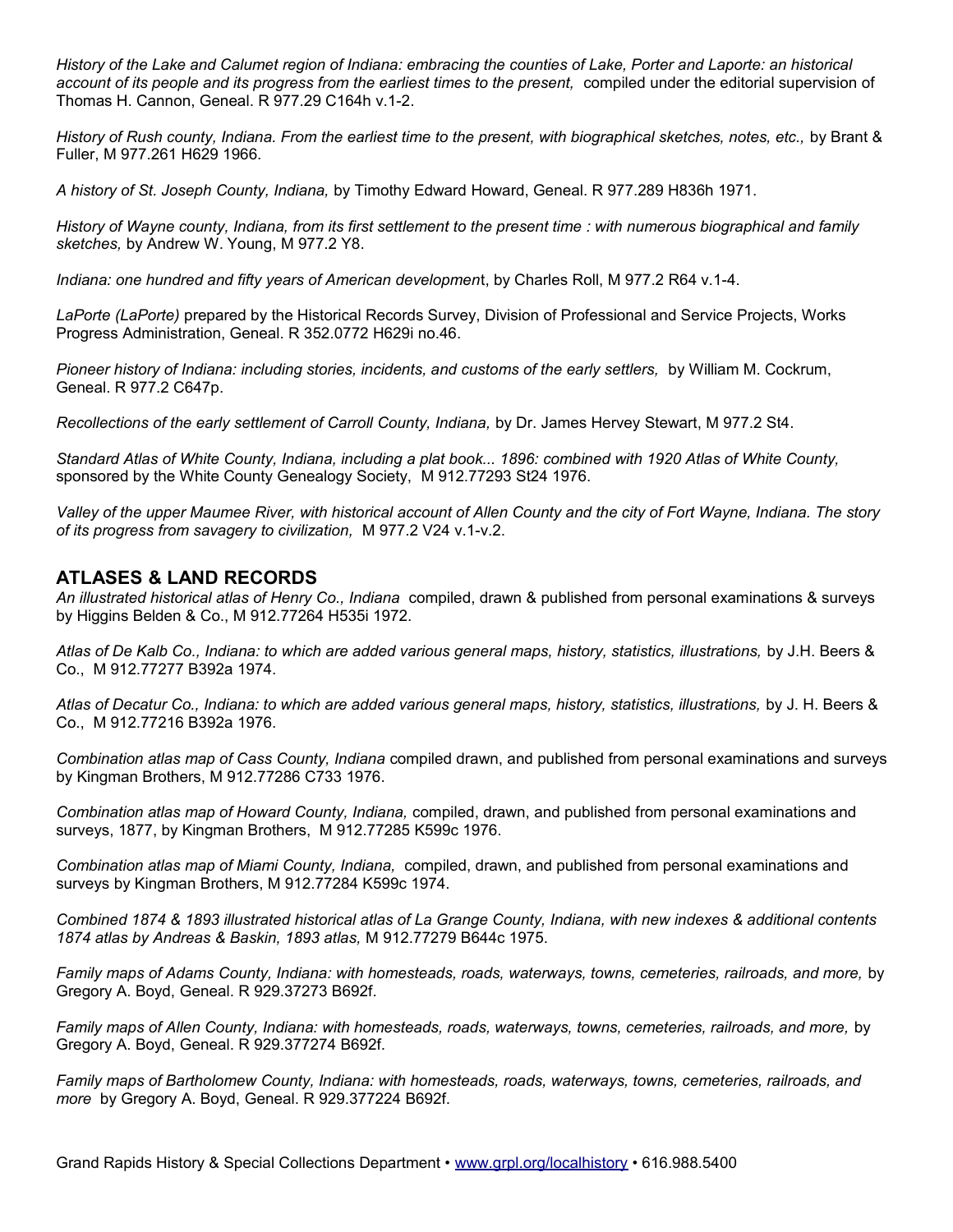*Family maps of Boone County, Indiana : with homesteads, roads, waterways, towns, cemeteries, railroads, and more,* by Gregory A. Boyd, Geneal. R 929.377254 B692f.

*Family maps of Brown County, Indiana: with homesteads, roads, waterways, towns, cemeteries, railroads, and more,* by Gregory A. Boyd, Geneal. R 929.3772253 B692f.

*Family maps of Carroll County, Indiana: with homesteads, roads, waterways, towns, cemeteries, railroads, and more,* by Gregory A. Boyd, Geneal. R 912.77294 B692f.

*Family maps of Clay County, Indiana : with homesteads, roads, waterways, towns, cemeteries, railroads, and more,* by Gregory A. Boyd, Geneal. R 929.377244 B692f.

*Family maps of Daviess County, Indiana : with homesteads, roads, waterways, towns, cemeteries, railroads, and more* by Gregory A. Boyd, Geneal. R 929.3772385 B692f.

*Family maps of Elkhart County, Indiana: with homesteads, roads, waterways, towns, cemeteries, railroads, and more,* by Gregory A. Boyd, Geneal. R 929.377281 B692f.

*Family maps of LaGrange County, Indiana: with homesteads, roads, waterways, towns, cemeteries, railroads, and more,*  by Gregory A. Boyd, Geneal. R 929.377279 B692f.

*Family maps of Kosciusko County, Indiana: with homesteads, roads, waterways, towns, cemeteries, railroads, and more*, by Gregory A. Boyd, Geneal. R 929.377282 B692f.

*Family maps of Madison County, Indiana: with homesteads, roads, waterways, towns, cemeteries, railroads, and more,* by Gregory A. Boyd, M 977.258 B692f.

*Family maps of Saint Joseph County, Indiana: with homesteads, roads, waterways, towns, cemeteries, railroads, and more,* by Gregory A. Boyd, Geneal. R 912.77289 B692f.

*Family maps of Steuben County, Indiana: with homesteads, roads, waterways, towns, cemeteries, railroads, and more,* by Gregory A. Boyd. Geneal. R 912.77278 B692f.

*Family maps of Tippecanoe County, Indiana: with homesteads, roads, waterways, towns, cemeteries, railroads, and more,* by Gregory A. Boyd, Geneal. R 929.377295 B692f.

*Family maps of Wabash County, Indiana: with homesteads, roads, waterways, towns, cemeteries, railroads, and more*, by Gregory A. Boyd, Geneal. R 929.377283 B692f.

*Family maps of Warren County, Indiana: with homesteads, roads, waterways, towns, cemeteries, railroads, and more,* by Gregory A. Boyd, Geneal. R 929.377296 B692f.

*Indiana Land Entries,* by Margaret R. Waters, Geneal. R 929.3772 W317 v.1-2.

#### **INDEXES**

*1820 Federal Census for Indiana,* compiled by Willard Heiss, Geneal. R 929.3 312.09772 1820 Un32:4.

*Abstracts of the records of the Society of Friends in Indiana,* edited by Willard Heiss, Geneal. R 929.3772 Ab89 v.1-6.

*Census of Indiana Territory for 1807,* Geneal. R 929.3772 C332.

*Indiana 1830 Index Census,* edited by Ronald Vern Jackson and Gary Ronald Teeples, Geneal. R 312.09772 1830 J137i.

*Indiana Civil War veterans : transcription of the death rolls of the Department of Indiana, Grand Army of the Republic, 1882-1948,* Dennis Northcott, Geneal. R 929.3772 N814i.

*Indiana source book,* Geneal. R 929.3772 In2 v.1-10.